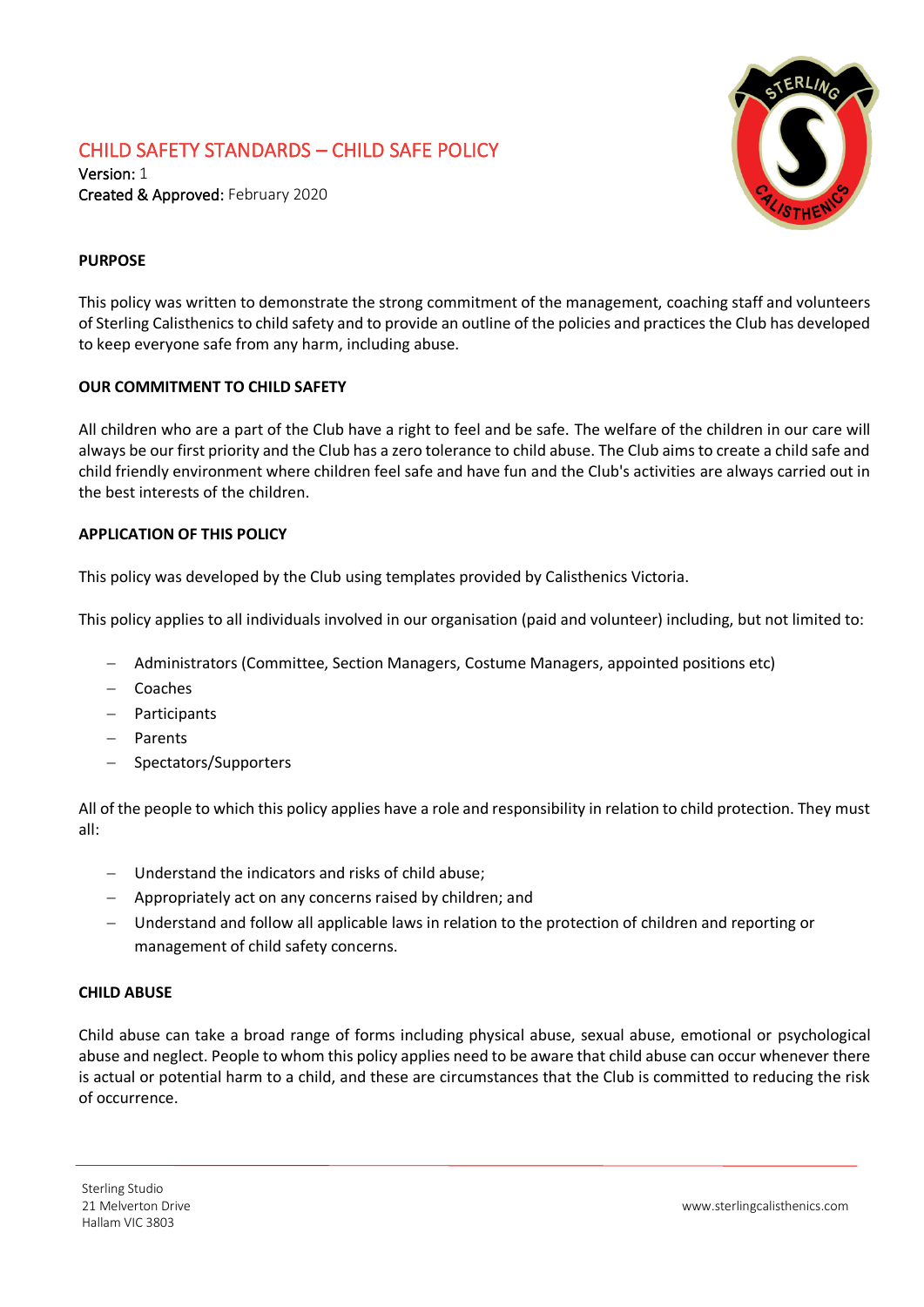# CHILD SAFETY STANDARDS – CHILD SAFE POLICY

Version: 1 Created & Approved: February 2020



## **CHILDREN'S RIGHTS TO SAFETY AND PARTICIPATION**

The Club encourages children to express their views about their safety. We listen to their suggestions, especially on matters that directly affect them. We actively encourage all children who use our services to 'have a say' about things that are important to them.

We teach children about what they can do if they feel unsafe. We listen to and act on any concerns children, or their parents, raise with us.

#### **VALUING DIVERSITY**

We value diversity and do not tolerate any discriminatory practices. To achieve this, we welcome participation and empowerment of:

- − Children from culturally and/or linguistically diverse backgrounds and their families;
- − Children with disability and their families; and
- − Aboriginal children and their families.

#### **RECRUITING COACHES AND VOLUNTEERS**

The Club takes the following steps to ensure best practice standards in the recruitment and screening of coaches and volunteers:

- − Interview and conduct reference checks on all coaches;
- Require Working with Children Checks for relevant positions including volunteers;
- − Our commitment to Child Safety and our screening requirements are included in all advertisements and as part of the induction process and coaching agreements for coaches and volunteers.

#### **SUPPORTING COACHES AND VOLUNTEERS**

The Club seeks to attract and retain the best coaches and volunteers. We provide support and supervision so people feel valued, respected and fairly treated. We implement a Code of Conduct to provide guidance to our coaches and volunteers, all of whom receive training on the requirements of the Code.

All coaches and volunteers attend an induction at the start of every year.

#### **REPORTING A CHILD SAFETY CONCERN OR COMPLAINT**

The Club has appointed Ginny Gaskell as the Child Safety Person with the specific responsibility for responding to any complaints made by coaches, volunteers, parents or children. Ginny can be contacted by phone on 0412 180 866 or via email [info@sterlingcalisthenics.com.](mailto:info@sterlingcalisthenics.com)